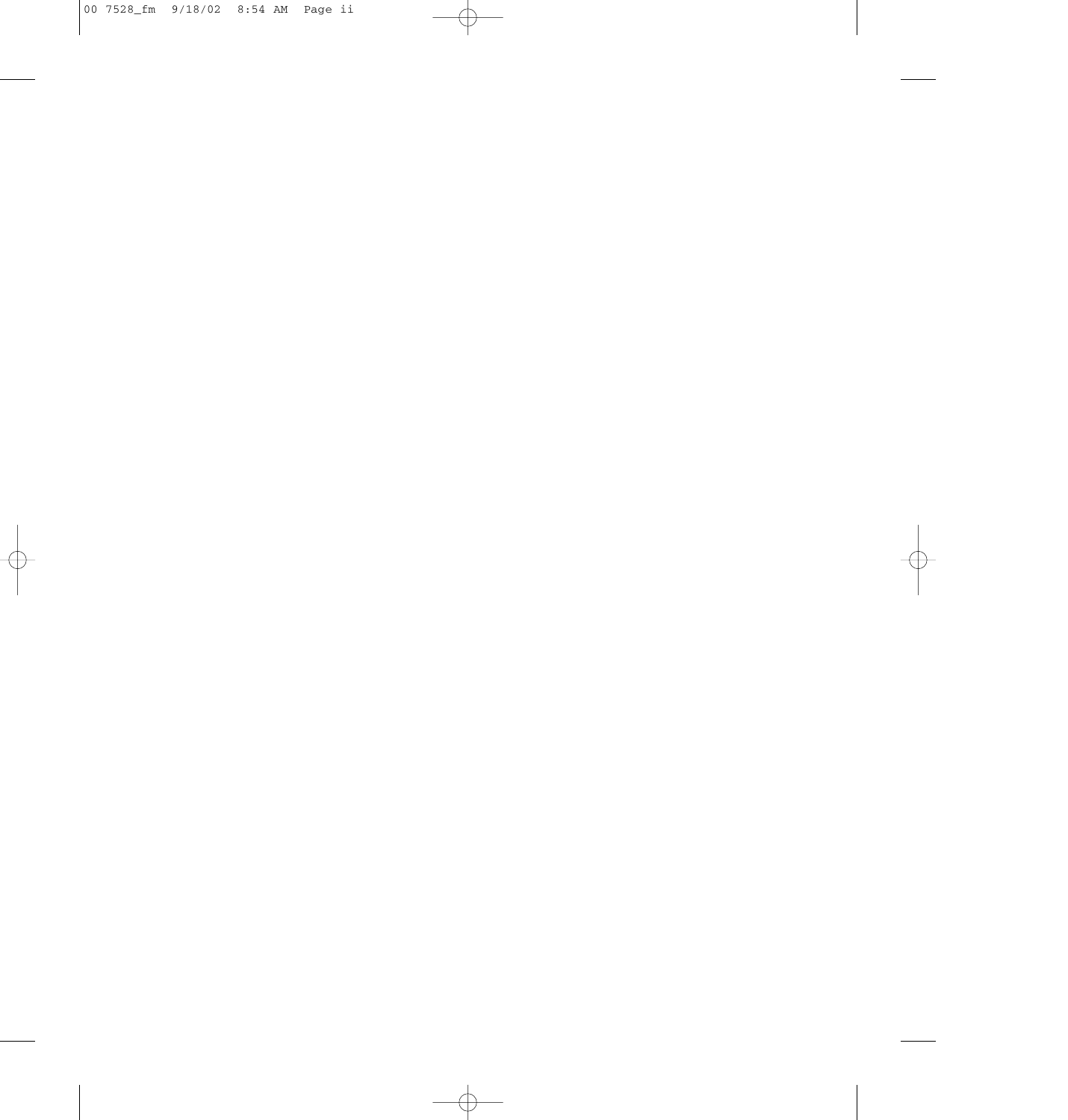# **Desktop DVD Authoring**

Douglas Dixon with Jim Matey



201 West 103rd Street, Indianapolis, Indiana 46290 An Imprint of Pearson Education Boston • Indianapolis • London • Munich • New York • San Francisco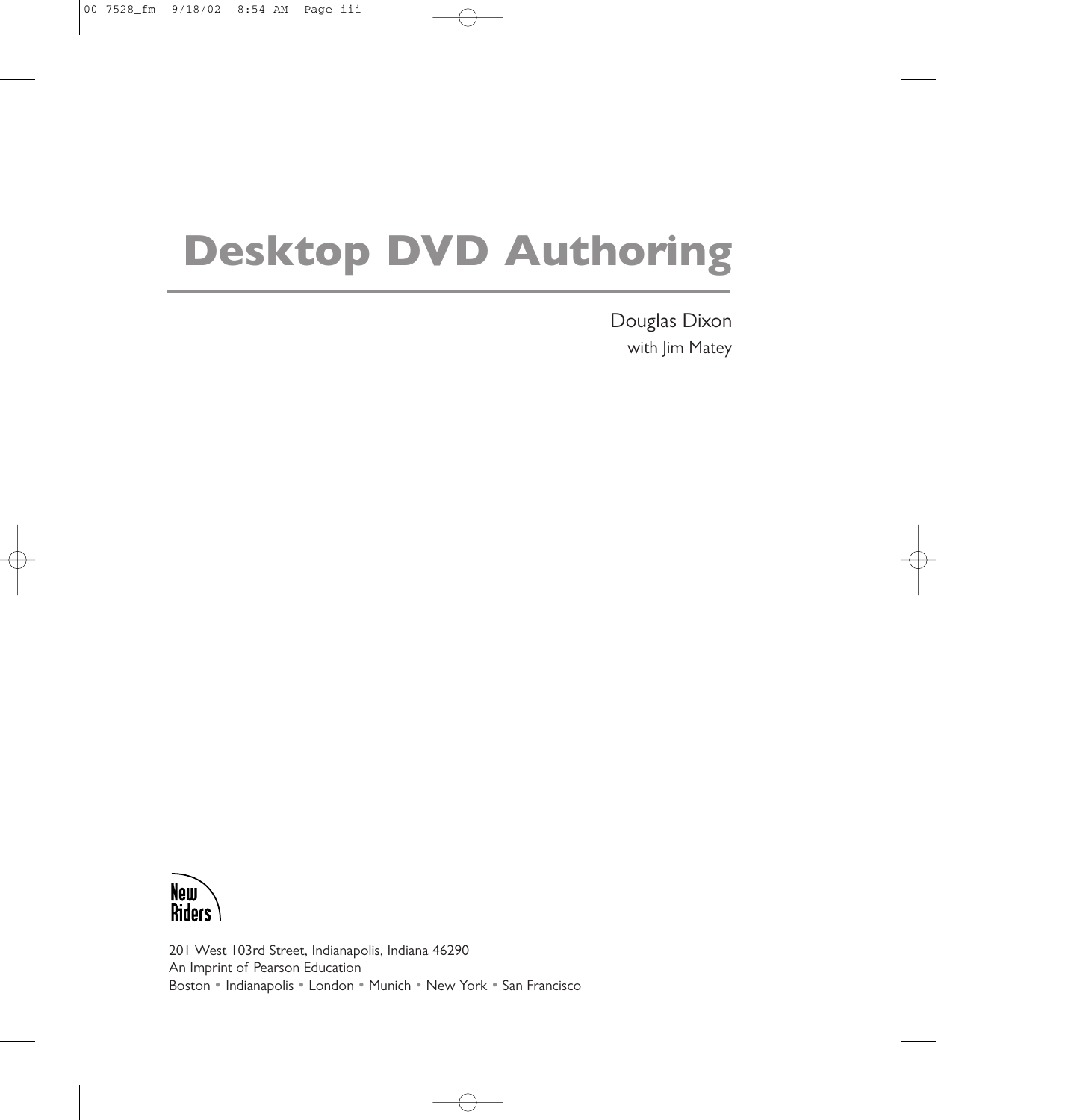#### **Desktop DVD Authoring**

Copyright © 2003 by New Riders Publishing

All rights reserved. No part of this book shall be reproduced, stored in a retrieval system, or transmitted by any means—electronic, mechanical, photocopying, recording, or otherwise—without written permission from the publisher, except for the inclusion of brief quotations in a review.

International Standard Book Number: 0-7897-2752-8

Library of Congress Catalog Card Number: 2002101445

*Printed in the United States of America*

First edition: October 2002

06 05 04 03 02 7 6 5 4 3 2 1

Interpretation of the printing code: The rightmost double-digit number is the year of the book's printing; the rightmost single-digit number is the number of the book's printing. For example, the printing code 02-1 shows that the first printing of the book occurred in 2002.

#### **Trademarks**

All terms mentioned in this book that are known to be trademarks or service marks have been appropriately capitalized. New Riders Publishing cannot attest to the accuracy of this information. Use of a term in this book should not be regarded as affecting the validity of any trademark or service mark.

#### **Warning and Disclaimer**

Every effort has been made to make this book as complete and as accurate as possible, but no warranty of fitness is implied. The information is provided on an as-is basis. The authors and New Riders Publishing shall have neither liability nor responsibility to any person or entity with respect to any loss or damages arising from the information contained in this book or from the use of the programs that may accompany it.

**PUBLISHER** David Dwyer

**ASSOCIATE PUBLISHER** Stephanie Wall

**PRODUCTION MANAGER** Gina Kanouse

**ACQUISITIONS EDITOR** Elise Walter

**SENIOR MARKETING MANAGER** Tammy Detrich

**PUBLICITY MANAGER** Susan Nixon

**DEVELOPMENT EDITOR** Clint McCarty

**COPY EDITOR** Nancy Sixsmith

**INDEXER** Chris Morris

**COMPOSITION** Ron Wise

**MANUFACTURING COORDINATOR** Jim Conway

**BOOK DESIGNER** Barb Kordesh

**COVER DESIGNER** Aren Howell

**MEDIA DEVELOPER** Jay Payne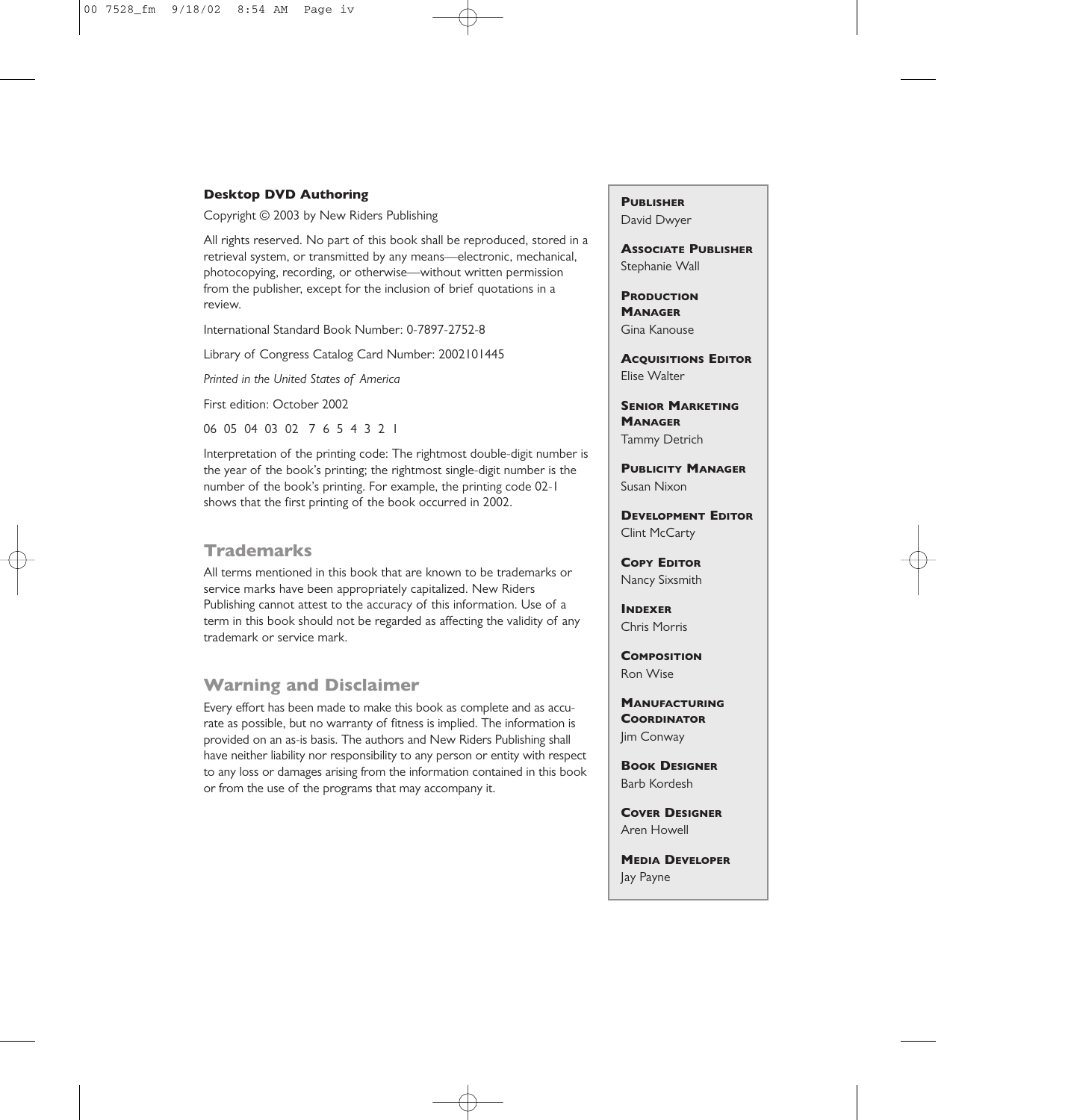*To my mother and father, who helped start me on the journey, and to my family, Connie, Karin, and Brian, who make the trip so fascinating.*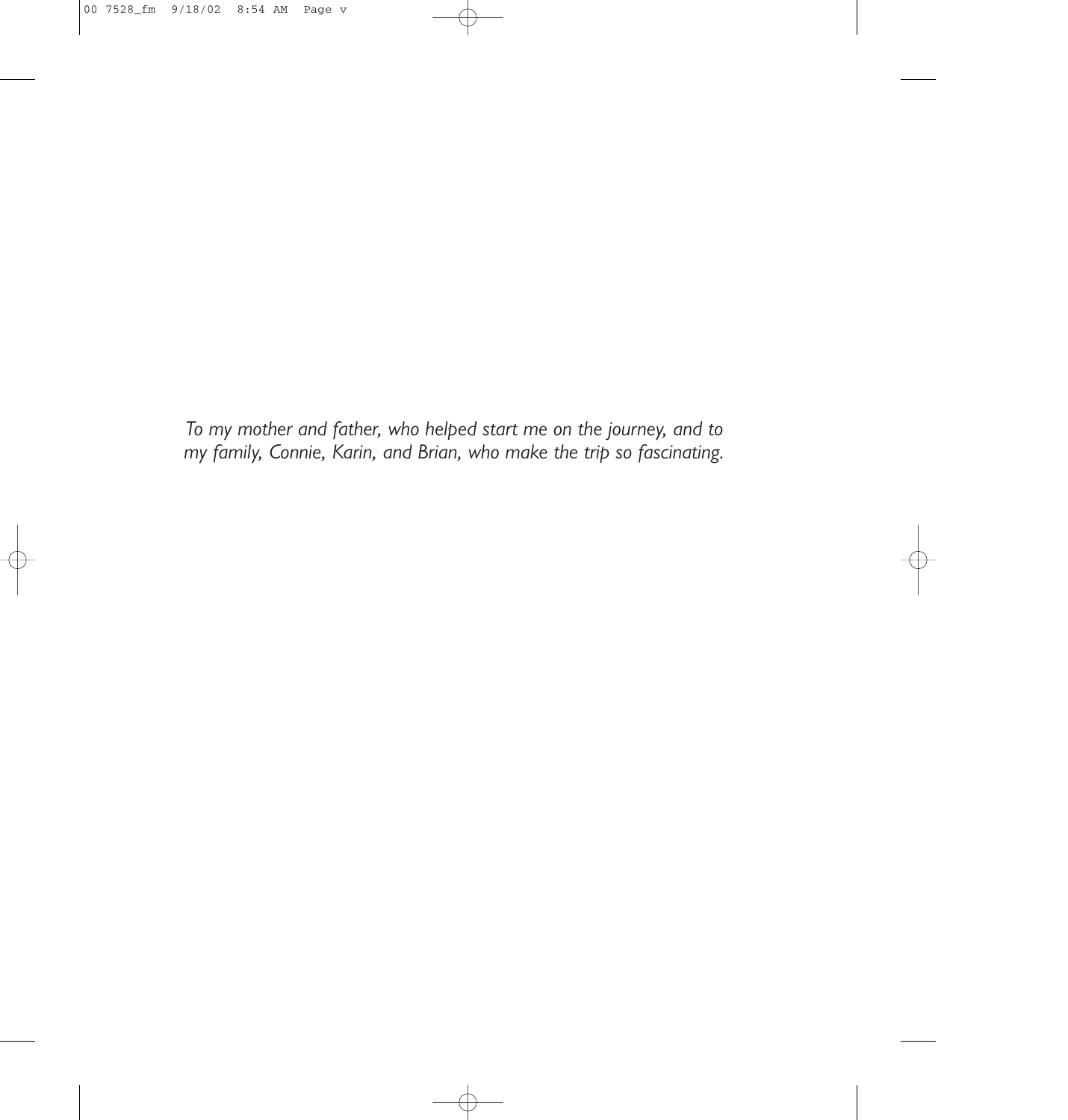### **Table of Contents**

| <b>PART I</b> | <b>UNDERSTANDING DVD: CONSUMER AND COMPUTER</b>   | L              |
|---------------|---------------------------------------------------|----------------|
| I             | <b>Making Sense of DVD</b>                        | 3              |
|               | The Dimensions of DVD                             | $\overline{4}$ |
|               | The Origins of DVD: Convergence Media             | 6              |
|               | DVD Success as a Consumer Product                 | $\overline{7}$ |
|               | DVD on the Desktop                                | 4              |
|               | DVD Discs: Size and Capacity                      | 4              |
|               | DVD for Computers: Affordable Equipment and Media | 21             |
|               | <b>DVD Software Applications</b>                  | 23             |
|               | The Future of DVD                                 | 26             |
|               | Summary                                           | 28             |
|               |                                                   |                |
| $\mathbf{2}$  | <b>Consumer DVD Players: DVD Video and Audio</b>  | 3 <sup>1</sup> |
|               | Quick Start: Buying a DVD Player                  | 32             |
|               | Quick Start: Setting Up a DVD Set-Top Player      | 36             |
|               | <b>DVD Disc Formats</b>                           | 38             |
|               | Hooking Up a DVD Player: Inputs and Outputs       | 44             |
|               | Playing a DVD: Control and Status Functions       | 56             |
|               | Summary                                           | 67             |
| 3             | <b>Consumer DVD Recorders: Recordable Formats</b> | 69             |
|               | Quick Start: Buying a DVD Recorder                | 71             |
|               | DVD Recording and Playback                        | 73             |
|               | DVD-R/RW Recorders                                | 78             |
|               | DVD+R/RW Recorders                                | 80             |
|               | DVD-RAM Recording                                 | 82             |
|               | <b>DVD Camcorders</b>                             | 84             |
|               | Summary                                           | 86             |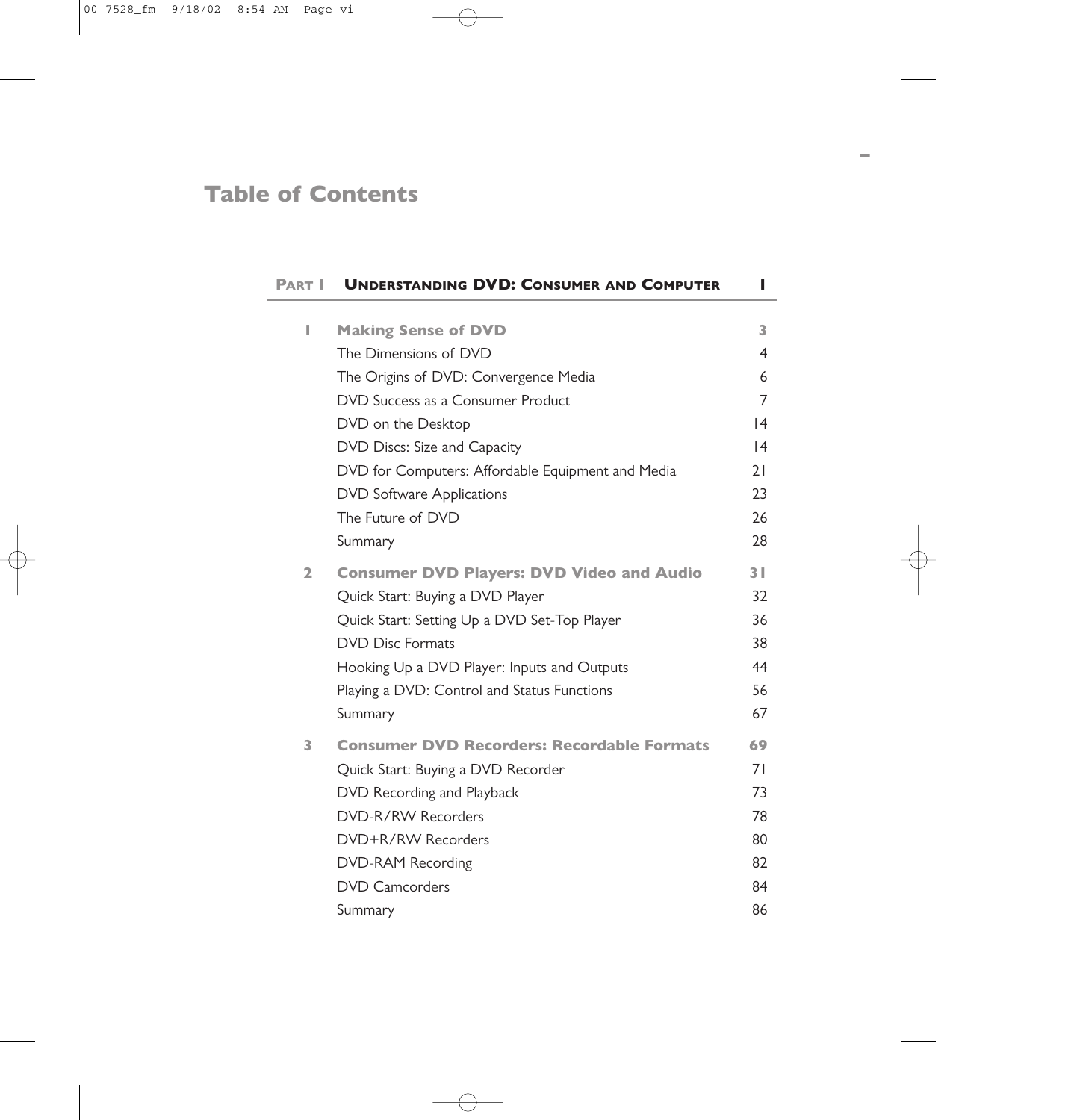| 4 | <b>Digital Media and DVD on the Macintosh</b> | 87     |
|---|-----------------------------------------------|--------|
|   | Mac OS X                                      | 89     |
|   | Macintosh Systems and the CD/DVD SuperDrive   | 91     |
|   | Burning Data to CD and DVD                    | 92     |
|   | Accessing USB Digital Cameras with iPhoto     | 94     |
|   | Displaying Video Files with QuickTime Player  | 102    |
|   | DV Video Editing with iMovie                  | 106    |
|   | Summary                                       | 112    |
| 5 | <b>Digital Media and DVD on Windows</b>       | I I 3. |
|   | Burning Data to CD and DVD                    | I I 5  |
|   | Importing and Browsing Pictures in Windows XP | 124    |
|   | DV Video Editing with Windows Movie Maker     | 128    |
|   | Summary                                       | 133    |
|   |                                               |        |

|   | <b>PART II EXPLORING DVDS ON YOUR COMPUTER</b>   | 135 |
|---|--------------------------------------------------|-----|
| 6 | <b>Playing DVD on Macintosh OS X</b>             | 137 |
|   | Playing Audio CDs with iTunes                    | 138 |
|   | Playing Movies on DVD with DVD Player            | 146 |
|   | Summary                                          | 157 |
| 7 | <b>Playing DVD in Windows XP</b>                 | 159 |
|   | Playing Digital Media on Windows XP              | 160 |
|   | Playing Audio CDs with Windows Media Player      | 165 |
|   | Playing Movies on DVD with Windows Media Player  | 172 |
|   | Exploring DVD Movies with CyberLink PowerDVD and |     |
|   | InterVideo WinDVD                                | 173 |
|   | Exploring DVD Discs and Files                    | 180 |
|   | Enhanced DVD with the InterActual Player         | 183 |
|   | Summary                                          | 187 |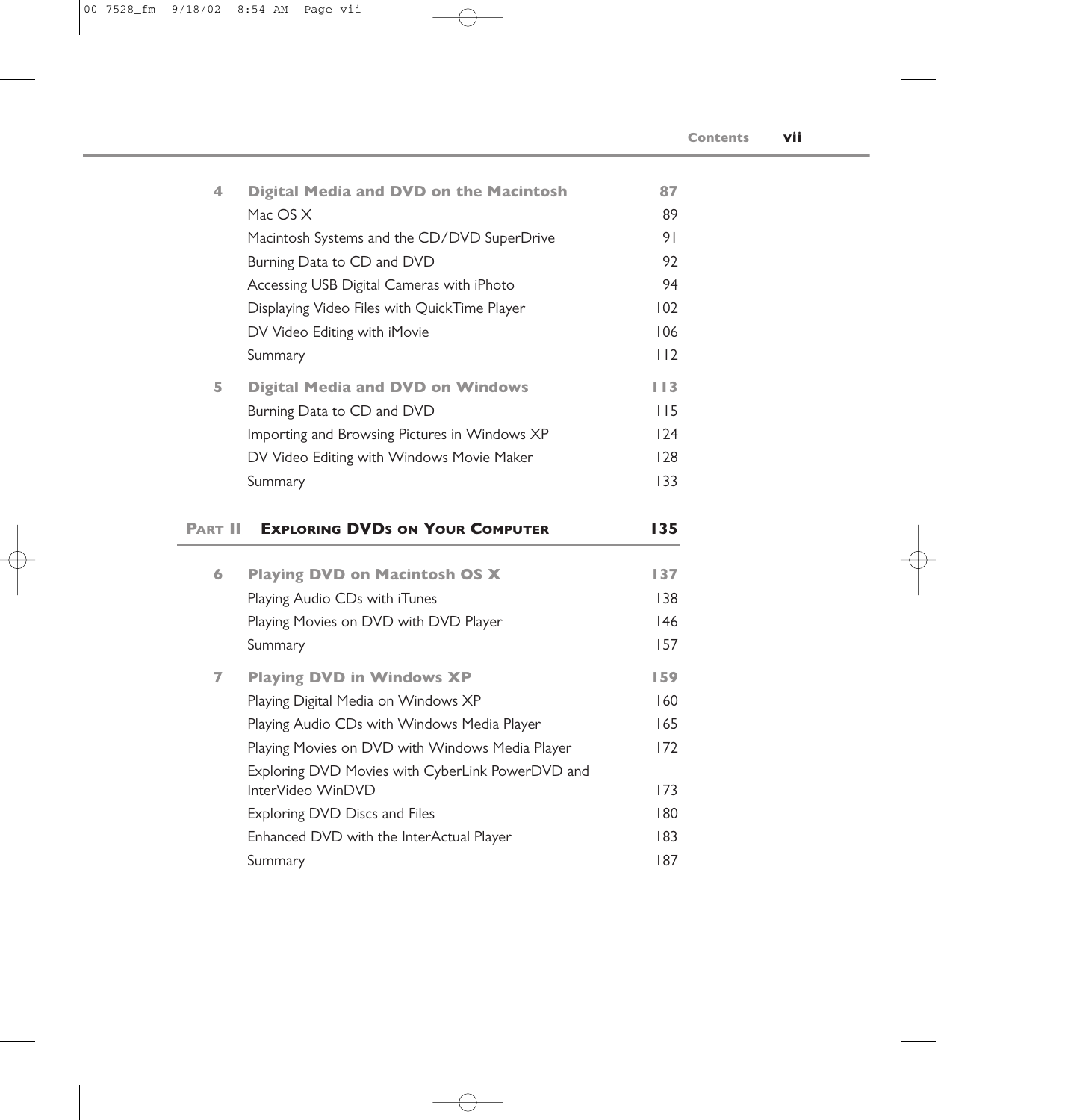| Part III       | <b>AUTOMATED DVD AUTHORING</b>                  | 189 |
|----------------|-------------------------------------------------|-----|
| 8              | <b>Integrated Video Editing and DVD</b>         | 191 |
|                | Video Editing and DVD Authoring                 | 193 |
|                | CyberLink and InterVideo                        | 196 |
|                | CyberLink PowerDirector                         | 196 |
|                | InterVideo WinProducer                          | 215 |
|                | Summary                                         | 226 |
| 9              | <b>Automated DVD Authoring with Sonic MyDVD</b> | 227 |
|                | Stepping Through a New Project with Sonic MyDVD | 228 |
|                | Adding and Organizing Movies in DVD Menus       | 236 |
|                | <b>Editing Menus and Sub-Menus</b>              | 239 |
|                | Capturing Video Clips                           | 243 |
|                | Trimming and Editing Clips                      | 249 |
|                | Creating Photo Slide Shows                      | 251 |
|                | <b>Customizing Menu Styles</b>                  | 254 |
|                | <b>Burning DVDs</b>                             | 257 |
|                | Editing an Existing DVD                         | 258 |
|                | Recording Direct-to-DVD                         | 260 |
|                | Summary                                         | 263 |
| <b>PART IV</b> | <b>PERSONAL DVD AUTHORING</b>                   | 265 |
| 10             | <b>Personal DVD Authoring with Apple iDVD</b>   | 267 |
|                | About iDVD                                      | 268 |
|                | Stepping Through a New Project with iDVD        | 268 |
|                | Setting Up iDVD Preferences                     | 275 |
|                | Organizing Clips in DVD Menus                   | 276 |
|                | <b>Creating Slide Shows</b>                     | 278 |
|                | <b>Customizing Menus</b>                        | 279 |
|                | Summary                                         | 283 |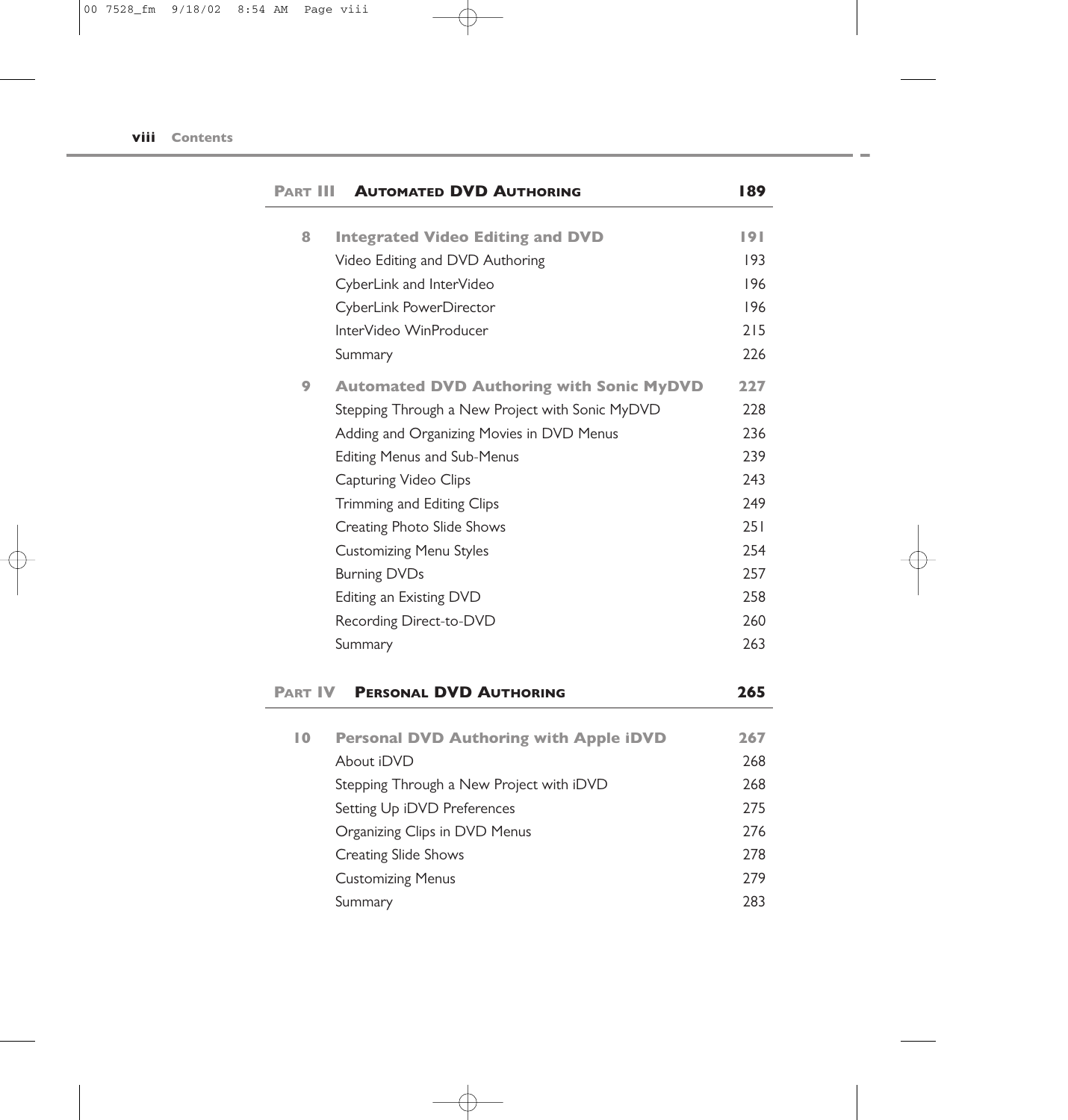| Ш | <b>Personal DVD Authoring with Sonic DVDit!</b> | 285 |
|---|-------------------------------------------------|-----|
|   | About DVDit!                                    | 286 |
|   | Stepping Through a New Project with DVDit!      | 287 |
|   | Importing Media Clips into Themes               | 299 |
|   | Customizing the Design                          | 304 |
|   | Working with Menus and Movies                   | 309 |
|   | Building the Interactive Navigation             | 314 |
|   | Creating a DVD                                  | 320 |
|   | Summary                                         | 325 |
|   |                                                 |     |

#### **PART V PROFESSIONAL DVD AUTHORING 327**

| $\overline{2}$ | <b>Professional DVD Authoring with</b>               |     |
|----------------|------------------------------------------------------|-----|
|                | <b>Apple DVD Studio Pro</b>                          | 329 |
|                | About DVD Studio Pro                                 | 330 |
|                | Exploring the Tutorial Project with DVD Studio Pro   | 331 |
|                | Working with Menus and Buttons                       | 341 |
|                | Working with Video Tracks and Markers                | 348 |
|                | Working with Alternate Streams and Languages         | 353 |
|                | Working with Slide Shows                             | 357 |
|                | Working with Scripts                                 | 359 |
|                | Creating Web Links                                   | 360 |
|                | Visualizing a Project                                | 362 |
|                | <b>Importing Assets</b>                              | 365 |
|                | Building the Project                                 | 367 |
|                | Summary                                              | 370 |
| 3              | <b>Professional DVD Authoring with Sonic ReelDVD</b> | 371 |
|                | About Sonic ReelDVD                                  | 372 |
|                | Exploring a Project with ReelDVD                     | 373 |
|                | Working with Video Tracks and Chapters               | 383 |
|                | Working with Slide Shows                             | 385 |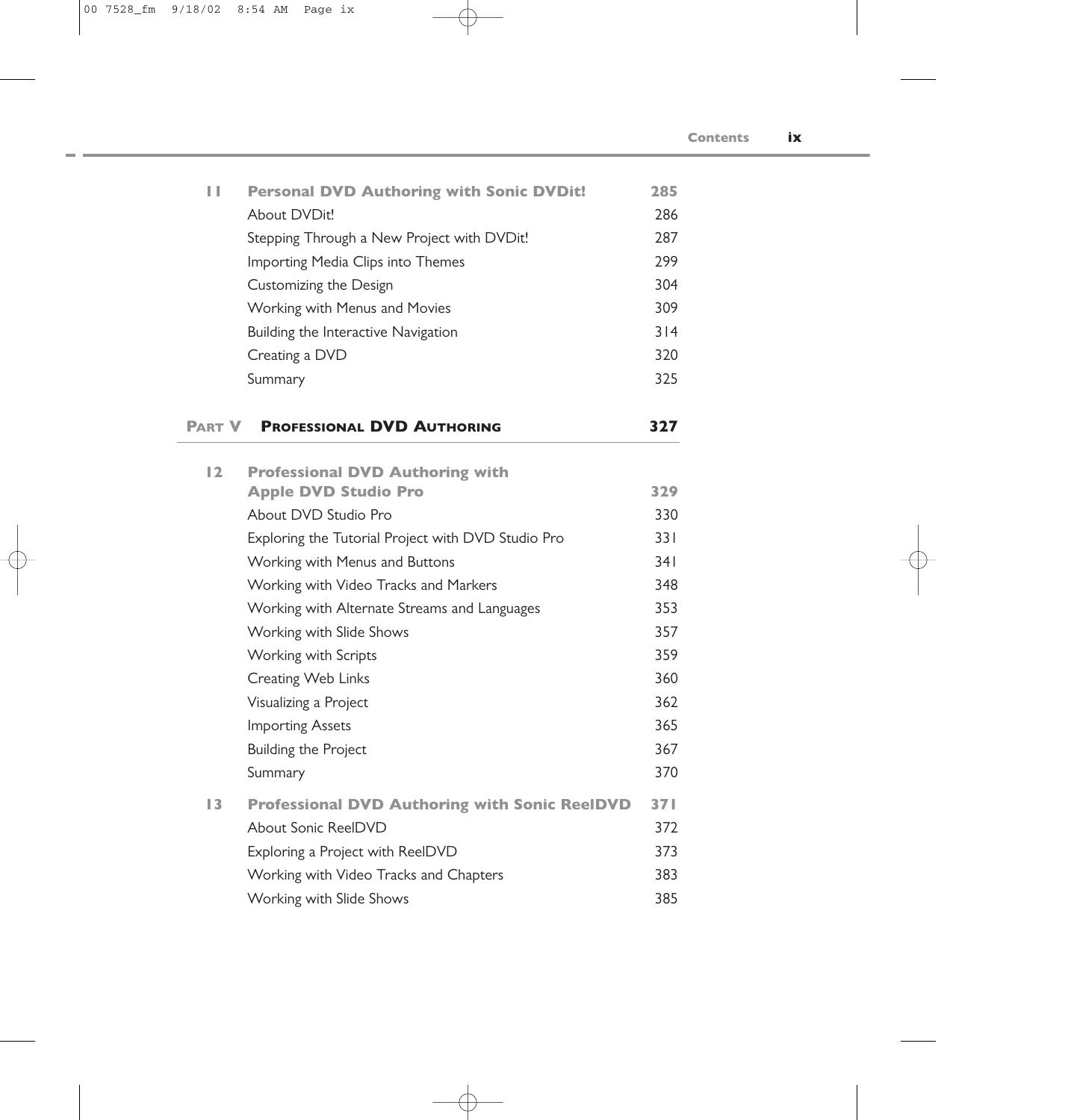|               | Working with Subtitles and Languages                   | 386 |
|---------------|--------------------------------------------------------|-----|
|               | Working with Menus and Buttons                         | 389 |
|               |                                                        |     |
|               | Creating Navigational Links                            | 392 |
|               | Creating and Importing Assets                          | 394 |
|               | <b>Building the Project</b>                            | 396 |
|               | Summary                                                | 398 |
| $\mathsf{I}4$ | <b>Feature Film DVD Authoring with Sonic Scenarist</b> | 401 |
|               | About Sonic Scenarist                                  | 402 |
|               | Creating a Scenario Project                            | 402 |
|               | Exploring the Scenarist Interface                      | 403 |
|               | Exploring a Scenario                                   | 404 |
|               | <b>Editing Tracks</b>                                  | 408 |
|               | <b>Creating Menus</b>                                  | 409 |
|               | Defining Navigation                                    | 4 1 |
|               | Building the Project                                   | 414 |
|               | Summary                                                | 416 |
|               |                                                        |     |

#### **APPENDIXES 419**

| A | <b>DVD Technical Summary</b>     | 42 I |
|---|----------------------------------|------|
|   | DVD Formats and Logos Overview   | 422  |
|   | CD Formats and Logos             | 422  |
|   | DVD Formats and Logos            | 474  |
|   | DVD Formats: from Discs to Data  | 427  |
| R | <b>DVD References</b>            | 433  |
|   | <b>DVD</b> Information Resources | 433  |
|   | Industry Organizations           | 434  |
|   | <b>DVD Hardware Products</b>     | 435  |
|   | Integrated DVD Computer Systems  | 436  |
|   | DVD-Related Software             | 436  |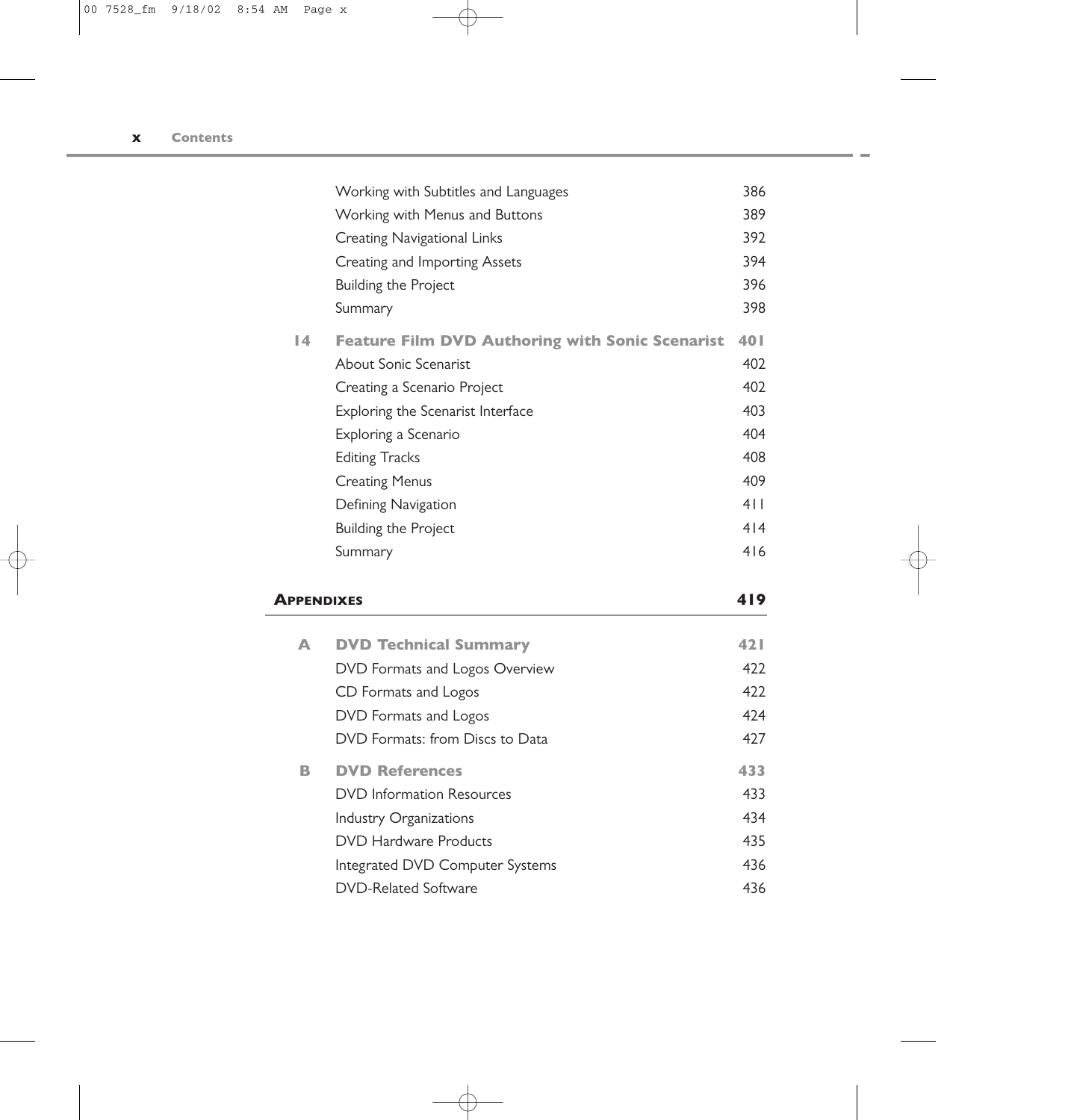| C | <b>Glossary</b>                                     | 439 |
|---|-----------------------------------------------------|-----|
| D | <b>DVD Authoring Software Gallery</b>               | 467 |
|   | <b>DVD Software Players</b>                         | 469 |
|   | Consumer Video Editing with Automated DVD Authoring | 475 |
|   | Automated DVD Authoring                             | 482 |
|   | Personal DVD Authoring                              | 486 |
|   | Professional DVD Authoring                          | 489 |
|   | Video-Editing Software                              | 493 |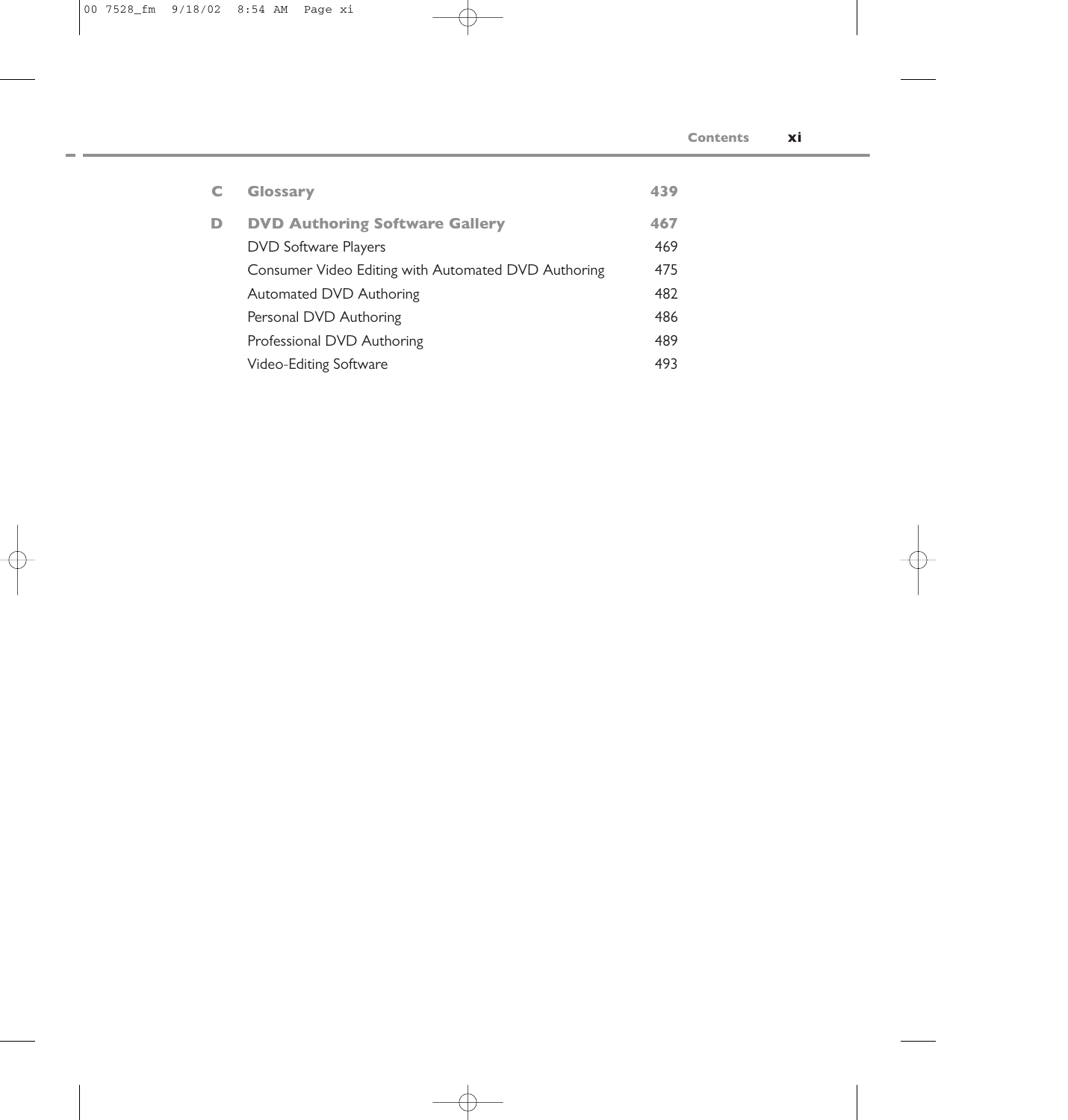### **About the Author**

**Douglas Dixon** is a technologist and author who has worked in the "Video Valley" of Princeton, N.J. for more than 20 years, at the bleeding edge where advanced consumer video applications meet personal computers. He recently authored *How to Use Adobe Premiere 6.5*, and also writes regularly on technology and business for *Camcorder and Computer Video* magazine and the *U.S.1 Newspaper* in Princeton.



As a technology leader at Sarnoff Corp., and previously as a software product manager at Intel Corp., Doug has gained extensive experience developing multimedia and web technology into consumer products.

As a technology writer, Doug is a contributing editor for *Camcorder and Computer Video* and *Digital Photographer* magazines, covering video-editing and streaming-media technology and tools, from DV to DVD, desktop to handhelds, consumer to professional.

Doug has published technical articles related to his projects in publications ranging from *ACM* and *IEEE* journals to *Computer Graphics World*. He also is active in professional activities; and has spoken at local, regional, and national meetings, from user groups to PC Expo, Comdex and the ACM SIGGRAPH Conference.

Although he writes about new and cutting-edge technology, Doug's focus is on making technology understandable and useful for real people. For more on these topics, see his Manifest Technology web site at *www.manifest-tech.com*.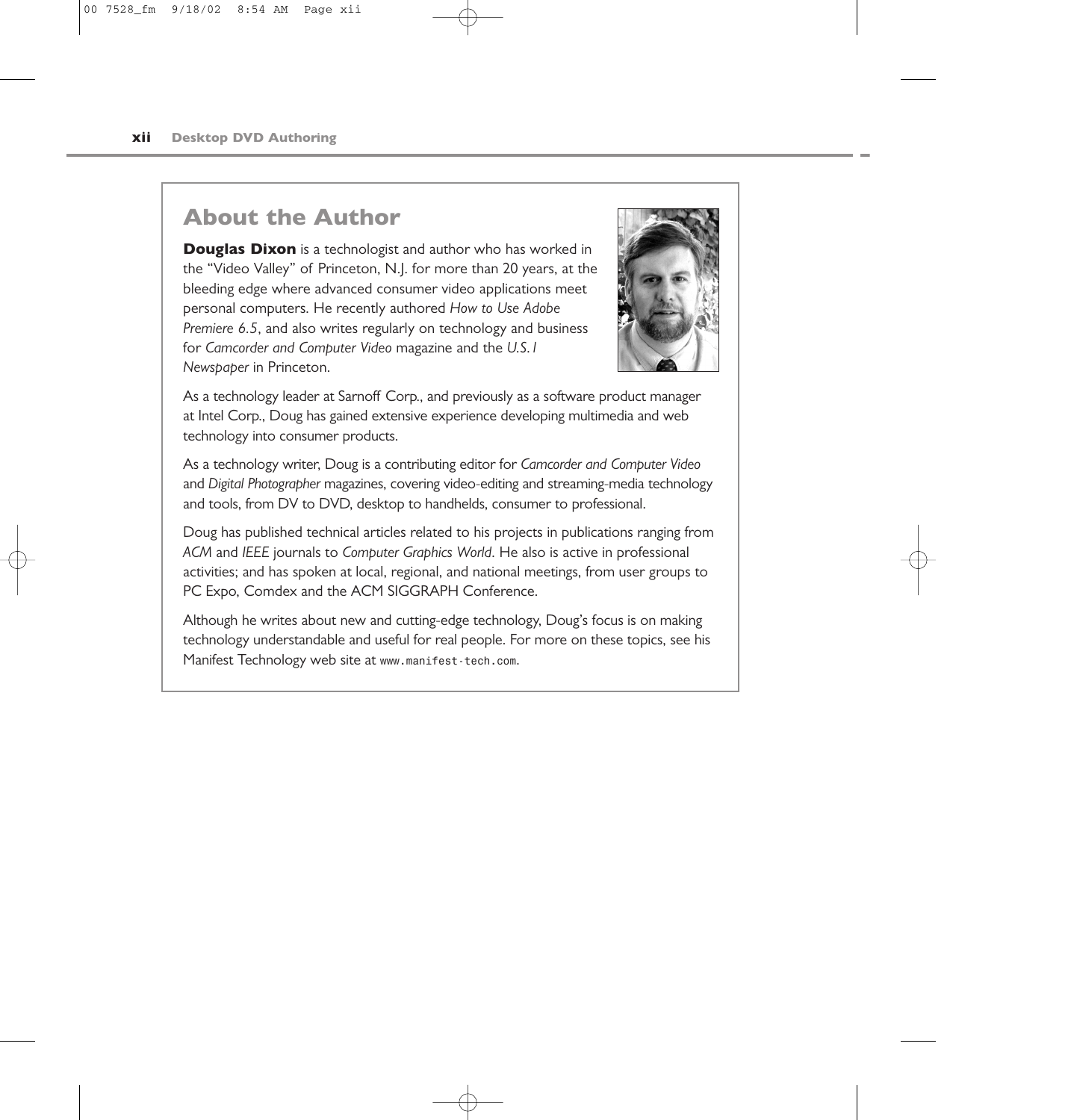# **About the Contributing Author**

**Jim Matey** is a Senior Member of Technical Staff for Sarnoff Corporation, Princeton NJ and an adjunct professor at Rider University in Lawrenceville, NJ. He received a BS from Carnegie-Mellon University and an MS/Ph.D. from the University of Illinois.



Dr. Matey has been programming (and building) computers and computer-based systems since the late 60s and has participated in the

development of consumer electronics equipment at Sarnoff and in the development of image and video-processing systems for both commercial and government clients.

Jim was an editor for *Computers in Physics* magazine, chair of the Instrumentation and Measurement Science Topical Group for the AIP, held various offices in the Princeton chapter of the ACM, is a member of the American Physical Society, and a Senior Member of the IEEE. He has 15 U.S. patents and more than 50 professional publications.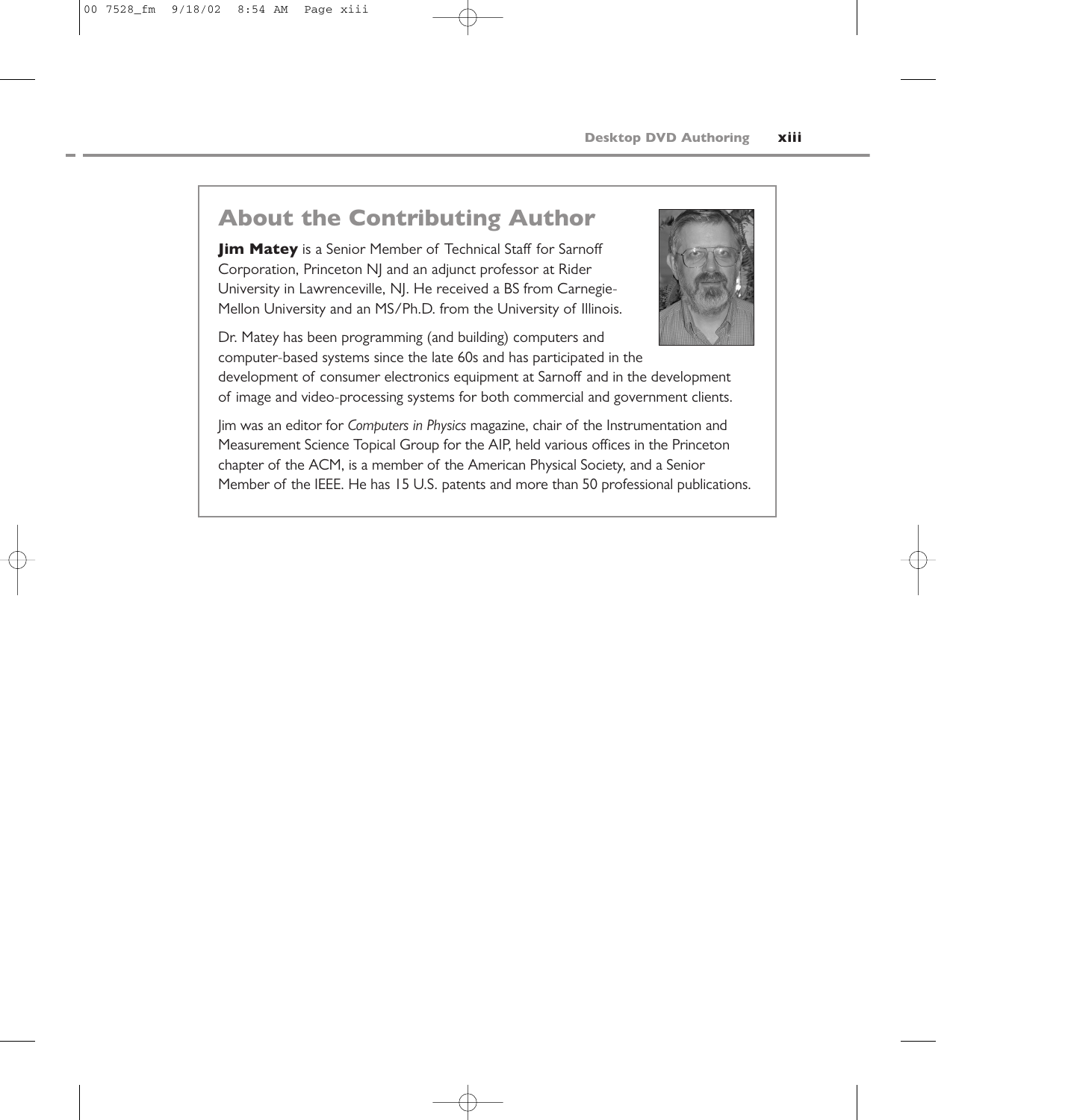#### **About the Technical Reviewers**

These reviewers contributed their considerable hands-on expertise to the entire development process for *Desktop DVD Authoring*. As the book was being written, these dedicated professionals reviewed all the material for technical content, organization, and flow. Their feedback was critical to ensuring that *Desktop DVD Authoring* fits our reader's need for the highest-quality technical information.

**Philip De Lancie** is a freelance writer covering technology and market developments for production professionals in fields such as video, film, audio, interactive multimedia, and the Internet. He has written extensively on topics including DVD, surround sound, streaming media, and high-definition video. Since 1985, De Lancie has been published regularly in *Mix*, where he is the New Technologies editor. He is also a contributing writer for *Millimeter*, and a frequent contributor to magazines, including *EMedia*, *Video Systems*, *NetMedia*, and *Digital Video (DV)*. His work has also been published in *NewMedia*, *Post*, *Electronic Musician*, and *WEBTechniques*. De Lancie's writing draws on his own professional experience in audio engineering, including 13 years in CD premastering, as well as in multimedia production for the web and CD-ROM.

**Bruce Nazarian** is an Apple Solutions Expert, a recognized DVD consultant, a factory certified DVD trainer for Sonic Solutions, and an award-winning DVD producer. He is also a member of the DVD Association—Americas Advisory Board, where he sits on the Training and Careers Working Group. Bruce specializes in digital media production for video, broadcast, DVD, and the web. Bruce is the owner of Gnome Digital Media, an award-winning DVD production company in Burbank, CA. He has created the DVD Companion for Macintosh, and the popular Pro-Pack products. You can visit his DVD web site at *www.recipe4DVD.com* to learn more about how to make DVD authoring easier.

**Irwin Eberhart** has continuously contributed his multi-faceted skills to the communications industry in various ways. While studying broadcast production at Chicago's Columbia College, he helped pioneer Chicago's own brand of music called "House Music." Under the stage name of Chip E. he produced and recorded many "House Music" classics. Many of his recordings, including "Like This," "Godfather of House Music," and "If You Only Knew," became hits in cities throughout the U. S. as well as in Europe—where Chip E. made many personal appearances. Irwin always had a keen interest in technology, and he became a key player in the Internet industry—managing web development staffs for several top communications corporations. As digital video began to play an important role in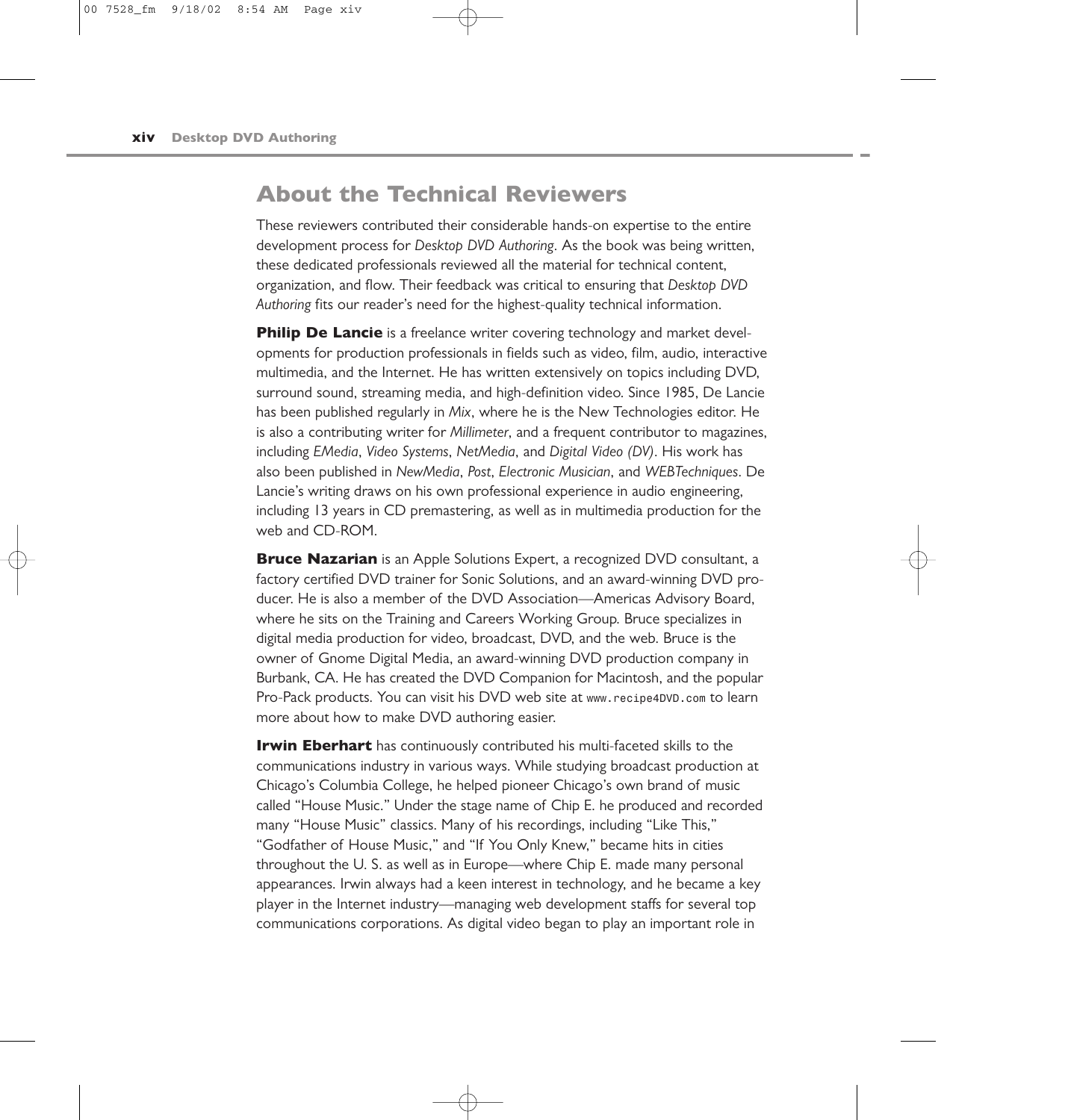the industry, Irwin began to hone his skills as a film, video, and DVD guru. Irwin has been a featured speaker on DVD technology at events, such as MacWorld Expo, teaches video editing and DVD authoring at Chicago's Mac University, and has authored hundreds of DVDs for corporate museum and film clients. He is currently producing his first film, a documentary about the immersion of "House Music" focusing on the unusual suspects or the unsung heroes who contributed to that style of music—and, of course, it will be distributed on DVD.

**Rob Pinniger**, after leaving Corpus Christi College, Oxford in 1994 quickly became involved in new media and has since held a number of senior positions at post-production facilities, new media companies and recording studios throughout London. He has also been a freelance consultant and record producer and has written training courses for a variety of major software packages. Rob encoded and authored some of the first DVDs created in the UK and recently passed his three hundredth DVD project. He is currently Technical Manager at Abbey Road Interactive, the new media division of EMI's famous recording studios. In this role he has been involved in the creation of award-winning web-sites and DVDs for a variety of national and international clients. More information can be found at *www.abbeyroadinteractive.com*.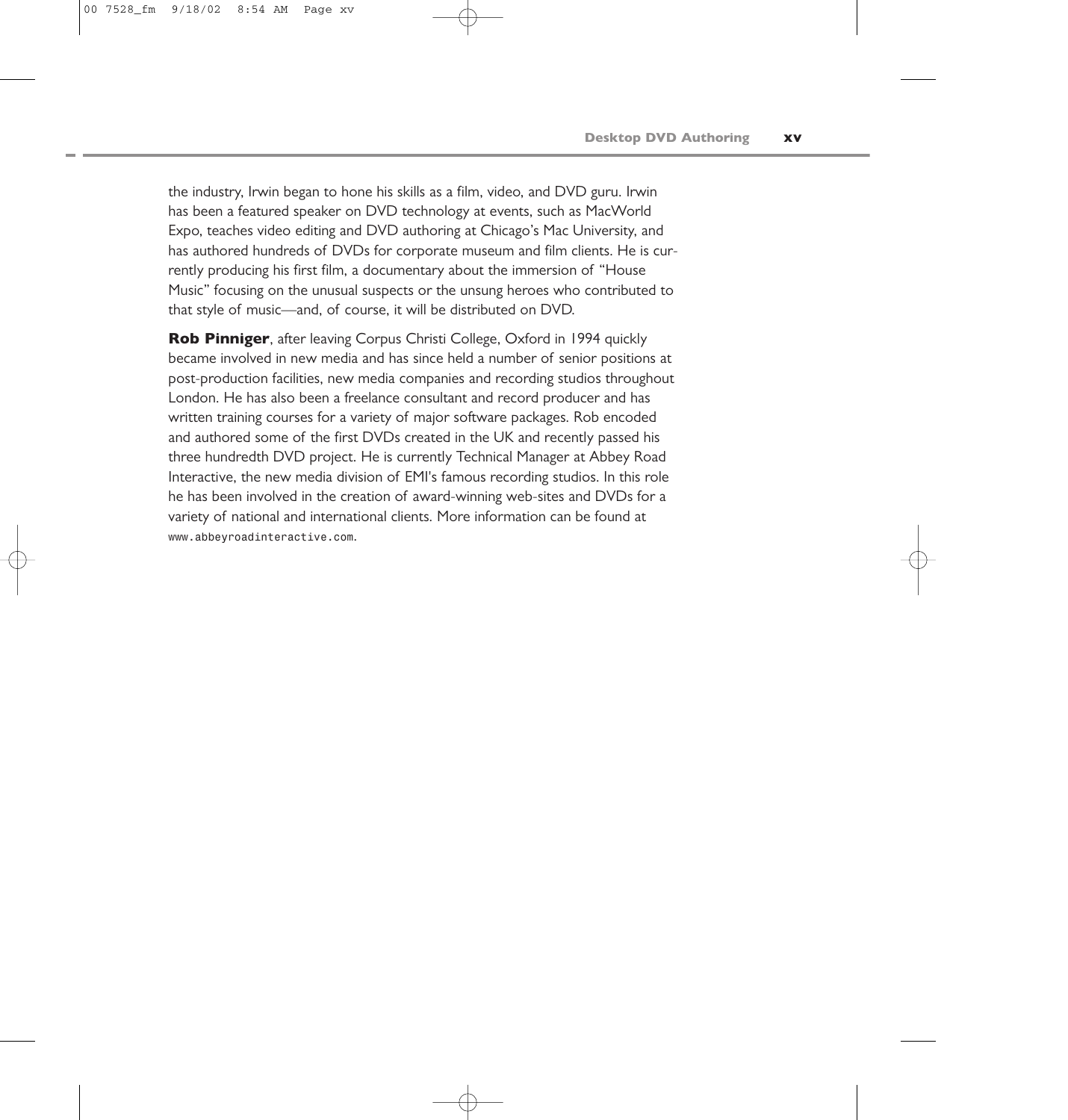## **Acknowledgments**

It has been a real pleasure working in and writing about the PC and multimedia industries over the years, from computer and video equipment manufacturers to system and application software developers. The great thing about this field is that people tend to enjoy their work, and that spirit comes through in their products. I would particularly like to thank all the companies I worked with on this book for their continued help in staying up-to-date with technology and product developments. I would like to specially acknowledge Andy Marken and Tony Jasionowski of the RDVDC for their continued support throughout this process.

I am greatly appreciative of the help of my friend and colleague, Iim Matey, in contributing to four chapters of this book.

Thanks are also due to the team at New Riders Publishing who helped make this book: Jeff Schultz, who helped conceive this project, Lloyd Black, who started it rolling, Stacia Mellinger and Gina Kanouse, who kept it on track, and most of all Clint McCarty, who drove it from end to end. Thanks also to Philip De Lancie, Irwin Eberhardt, Bruce Nazarian, and Rob Pinniger for their suggestions for improving the book. And thanks to Neil Salkind and Studio B for their support in developing these writing opportunities.

I would like to thank Bob Wolenik, Tony Gomez, and Mark Shapiro for the continuing opportunity to cover these developments for *Miller Magazines*, and Rich Rein and Barbara Fox for the great learning experience of writing for the *U.S. 1 Newspaper* in Princeton. Thanks also to Andy van Dam and my compatriots at the Computer Science program at Brown University for making writing a natural part of technology education.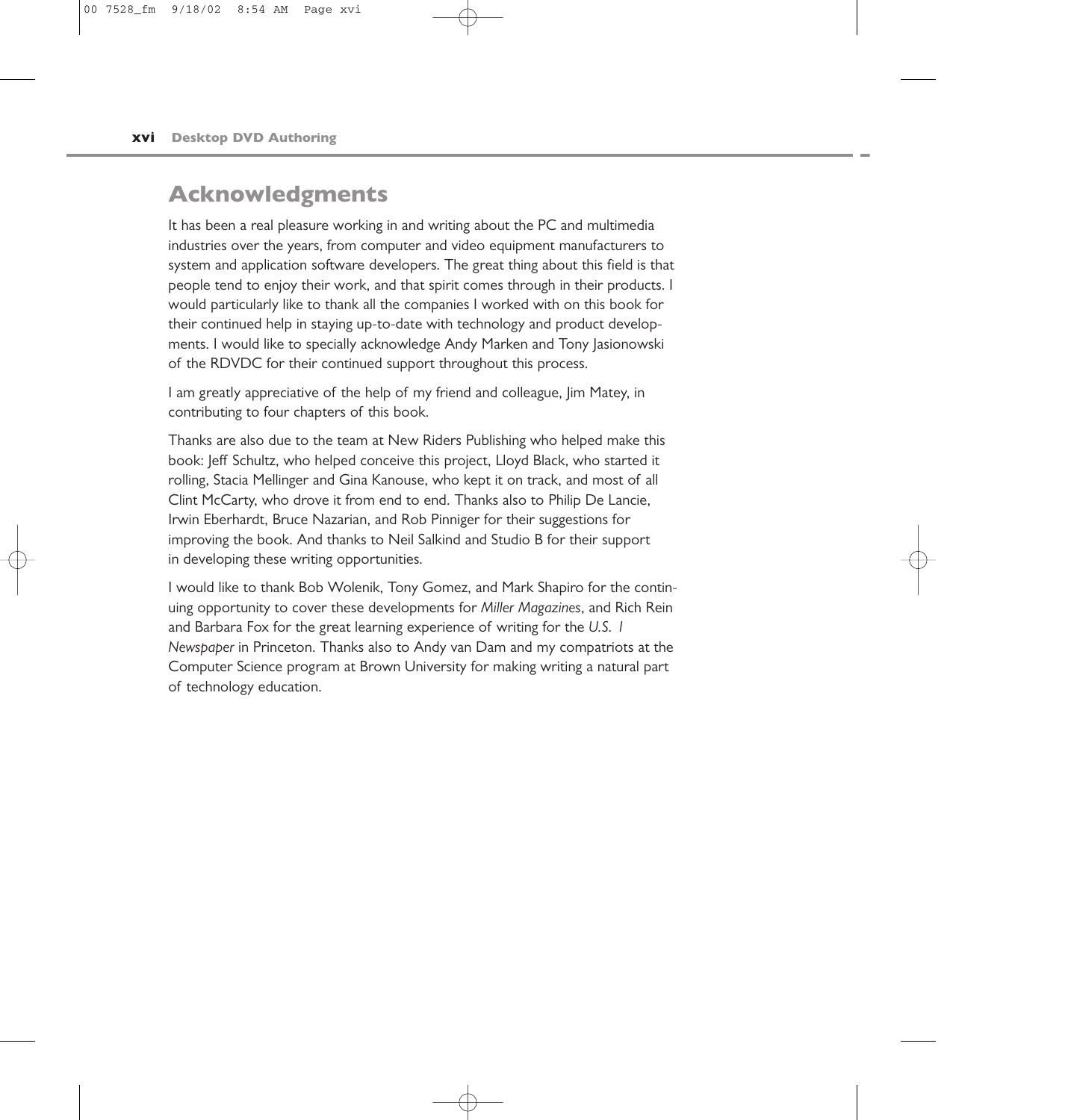## **Tell Us What You Think**

As the reader of this book, you are the most important critic and commentator. We value your opinion and want to know what we're doing right, what we could do better, what areas you'd like to see us publish in, and any other words of wisdom you're willing to pass our way.

As the Associate Publisher for New Riders Publishing, I welcome your comments. You can fax, email, or write me directly to let me know what you did or didn't like about this book—as well as what we can do to make our books stronger. When you write, please be sure to include this book's title, ISBN, and author, as well as your name and phone or fax number. I will carefully review your comments and share them with the author and editors who worked on the book.

*Please note that I cannot help you with technical problems related to the topic of this book, and that due to the high volume of email I receive, I might not be able to reply to every message.*

Fax: 317-581-4663 Email: *stephanie.wall@newriders.com* Mail: Stephanie Wall Associate Publisher New Riders Publishing 201 West 103<sup>rd</sup> Street Indianapolis, IN 46290 USA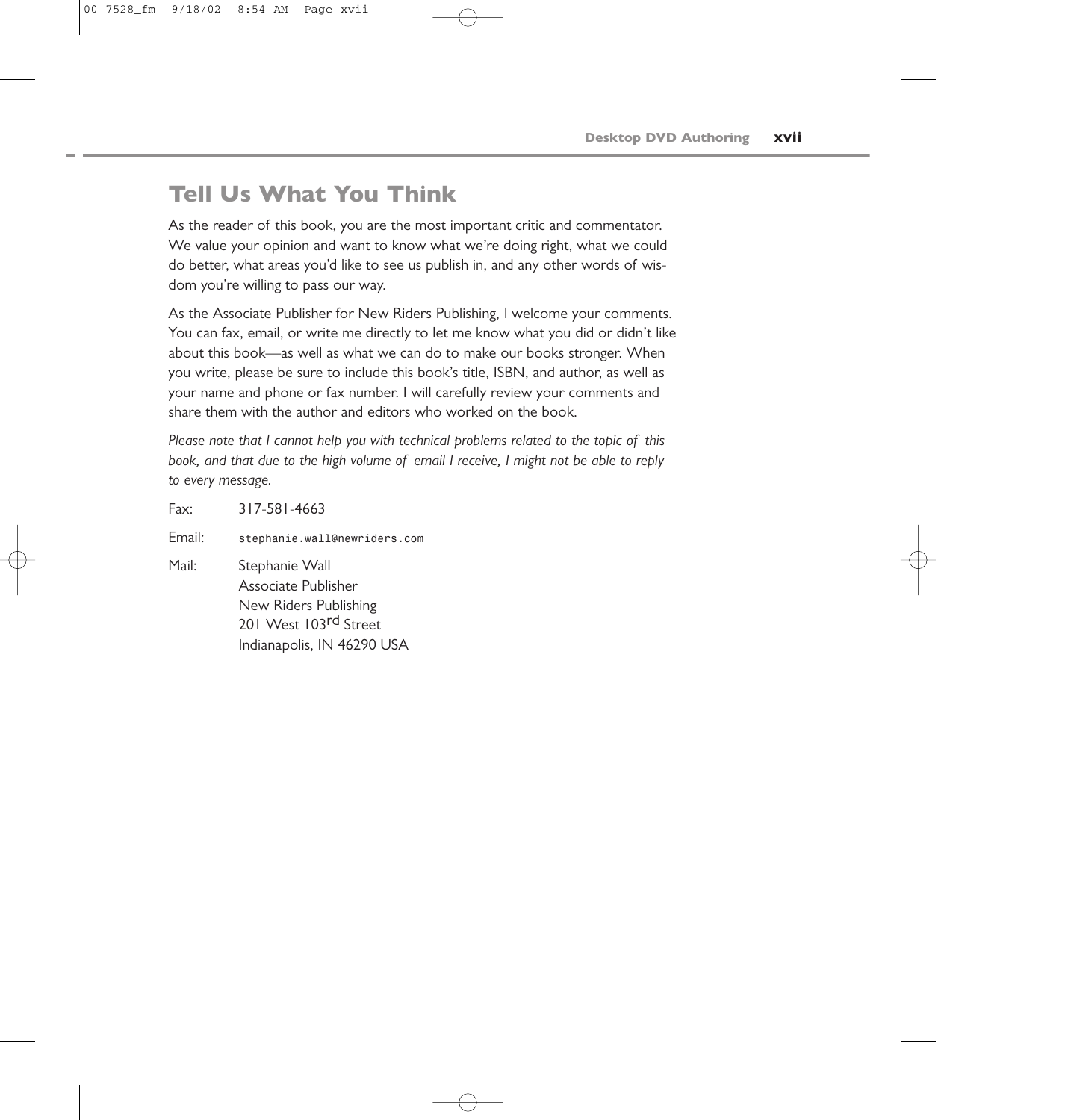# **Introduction**

*Desktop DVD Authoring* opens up the world of DVD at your desktop—for playing movies, archiving data, and authoring video productions. Whether for business presentations or family events, the new medium of DVD offers an exciting new way to create and distribute video material as high-quality interactive presentations.

Just as the use of CDs for creating personalized music has exploded in the past decade, DVDs are now becoming available for desktop video authoring. This is the next revolution in personal computers, with full-quality digital video and DVD on the desktop.

With a DVD-ROM drive on your computer, you can watch movies on DVD, and explore them to find hidden special features. With a DVD recordable drive, you can use DVD as a bigger and faster CD to store more data and larger files. But most of all, you now can author video productions to DVD.

With this book, you can easily create and share great-looking productions on DVD and even CD, with real, full-quality digital video and audio, complete with professional-style menus. Even better, the DVD discs that you burn at your desktop can be played almost anywhere—not only on computer DVD drives but also on consumer set-top DVD players.

But what about all the different DVD formats? And what are all these different DVD products: consumer and computer, players and recorders? How might DVD make sense for you, for your particular needs? This book will answer these questions by helping you make sense of DVD—discs and formats, consumer and computer products, computer systems and peripherals, for playback and authoring, across both the Windows and Macintosh platforms.

This book takes a broad approach because there is no single answer with DVDs. This book shows you the range of possibilities for desktop DVD authoring, whether you are starting out by just transferring some videotapes to DVD as easily and simply as possible, or stepping up to designing your own interactive presentations.

*Desktop DVD Authoring* introduces a wide range of DVD authoring tools, for both Windows and Macintosh, progressing from personal applications to more professional tools. It explains the different categories of tools, and shows how to use the tools step-by-step, highlighting differences and special features. Appendix D, "DVD Authoring Software Gallery," at the end of the book then provides a visual overview of a wide range of available tools for DVD authoring and video editing.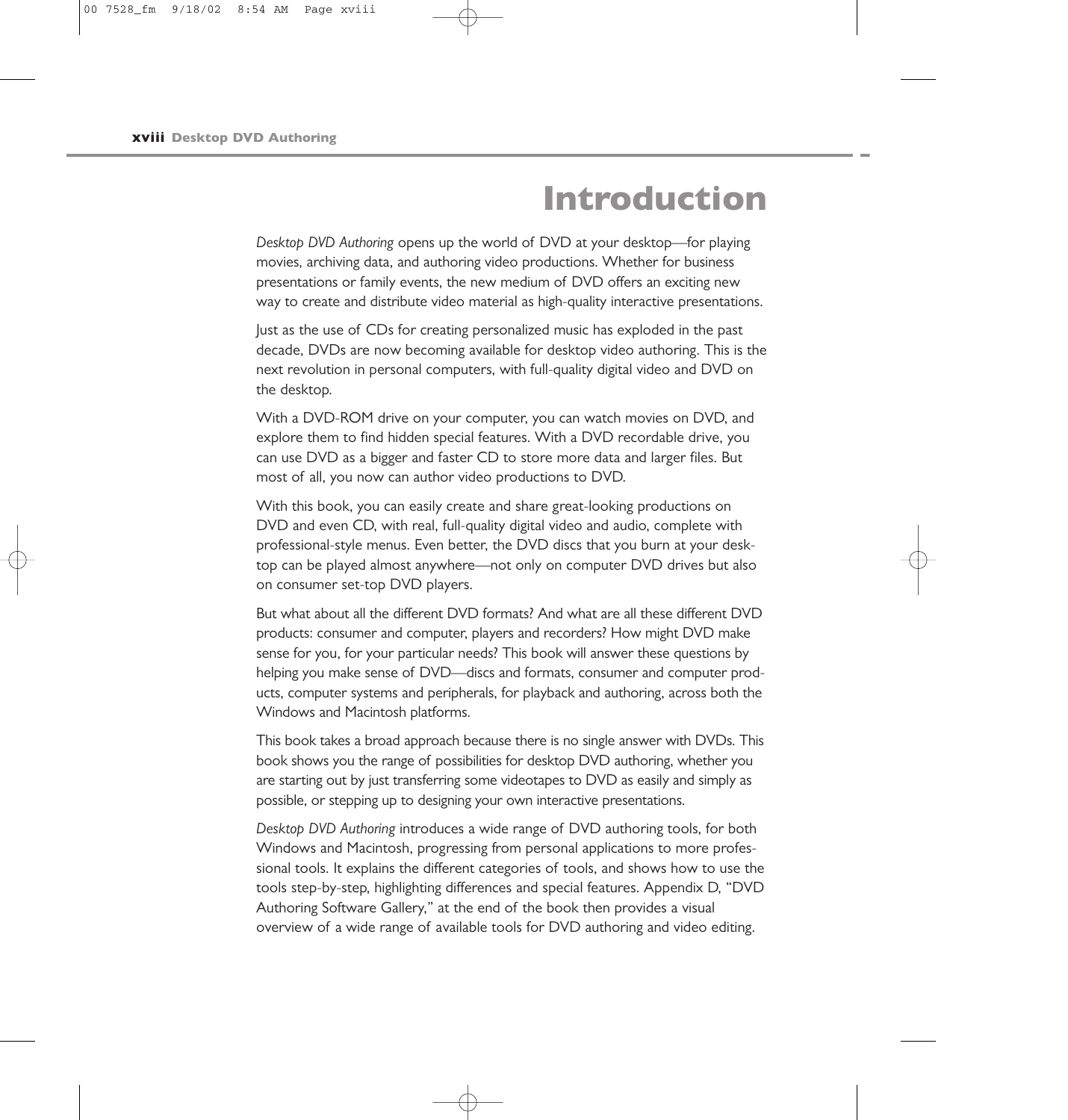You even can try out the software applications used in the book and work along with the text by downloading trial versions of these products from the company web sites listed in Appendix B, "DVD References."

#### **From CD to DVD**

The tremendous interest in CDs for digital audio was of course driven by the enjoyment of music, but it was enabled by technology, standards, and declining prices. As computers became faster, and CD-ROM playback drives became standard equipment, it became feasible to record or rip music from a CD to your hard disk. With growing hard disk capacity and the standardization of the MP3 audio compression format to squeeze down the file sizes, it became quite reasonable to store your music collection on disk for convenient playback. But the final breakthrough was the growing availability of CD-R/RW drives and the decline in CD media prices to under \$1, making it possible for you to burn your own music mixes to take along with you.

And now, the same excitement is being repeated with DVD and digital video. In the first two years of the new millennium, DVD-ROM drives have become common equipment on personal computers as processor performance has increased so much that you can play DVD movies on your computer, at full rate and fullscreen resolution, along with surround-sound audio. Meanwhile, the growth of digital DV camcorders and adoption of the FireWire/IEEE 1394 interface has brought full-quality digital video to the desktop, so you can capture, edit, and record video with no compromises.

Which brings us to the last component: DVD recording. Just as with CDs, DVD recording drives and recordable media are moving down the price reduction curve as manufacturing volumes ramp up. The year 2001 saw the introduction of bundled desktop computer systems; external DVD burner drives; and lower-cost, general-purpose DVD media, all supported by a wide range of DVD authoring tools. And as DVD burners fall under \$500, and recordable DVD discs fall to around \$1, the last cost barriers to DVD are being swept away.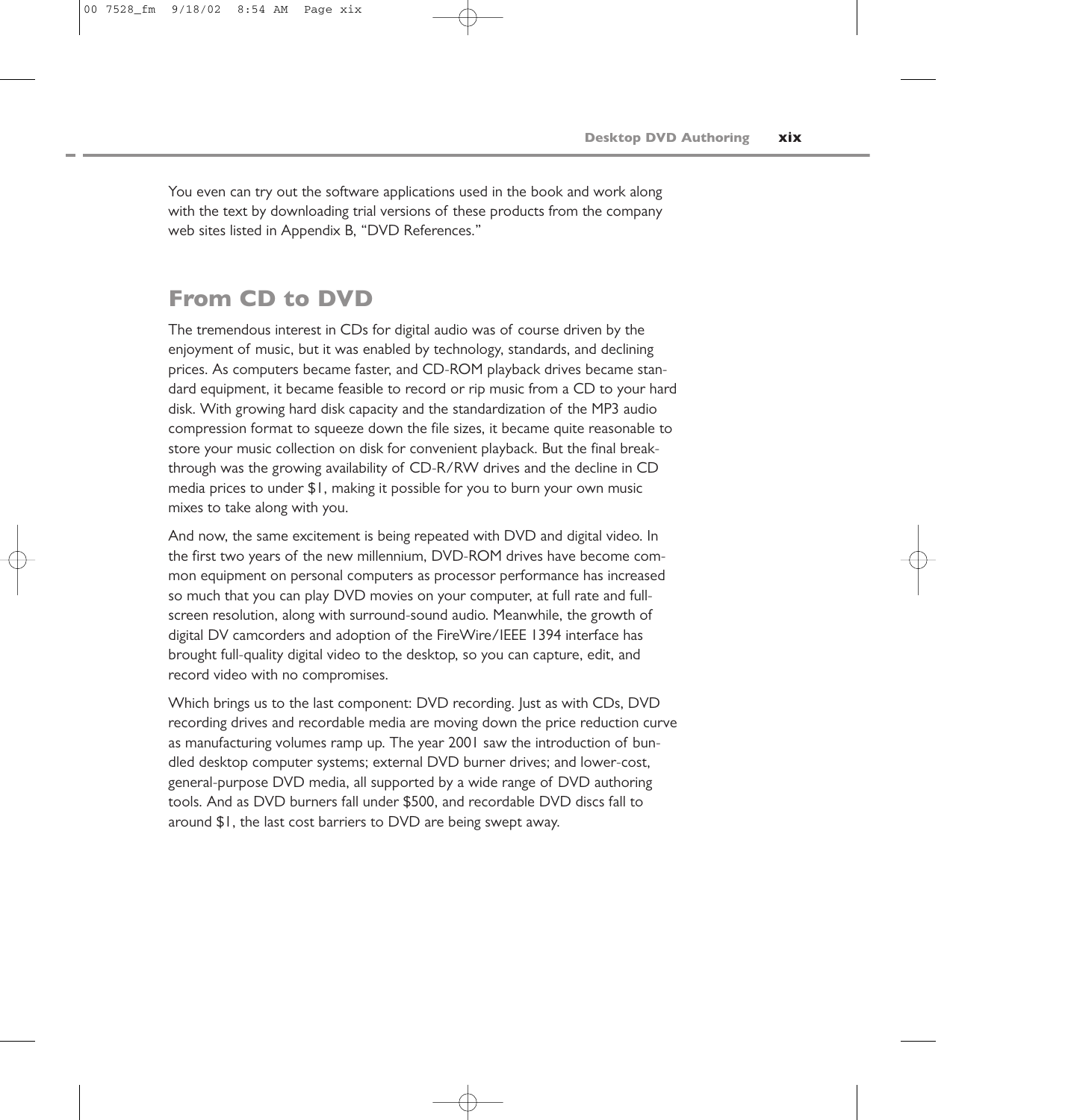#### **Who Should Use This Book?**

*Desktop DVD Authoring* is for anyone who has some interest and experience with working with video on computers, particularly digital video, and is interested in the possibilities for using DVD to create, share, and archive video material. You may already have some experience using photo-, audio-, or video-editing tools; and with playing and burning CDs. And now you would like to explore DVD authoring.

If you are just starting out with video on computers, you can use this book to learn how to use the "automated" DVD tools to quickly transfer video to DVD with a minimum of fuss, complete with professional-looking titles and backgrounds. And even if you do not have a DVD recordable drive, you can use this book to create and share DVD productions on CD.

If you want to make an interactive production, this book will show you how to use the personal DVD authoring tools, organize your clips into nested menus, and provide more customization of the menus and navigation.

And to create more complete productions, this book demonstrates the professional DVD authoring tools, with advanced DVD features, such as multiple video, audio, and subtitle tracks.

With this book, you can make sense of all the different options for DVD, and pick the right solution for your needs. If a simpler personal tool does what you need for the moment, then you can start out quickly and inexpensively. And even if you need the features in a more professional tool, you still may find it handy to use a more automated tool to quickly transfer some video with a minimum of fuss.

### **How to Use This Book**

This book is organized into six parts, covering DVD consumer products and formats; DVD on computers; and three parts on DVD authoring tools, from automated to personal to professional. (The final part is a set of references for your use.) Trial versions of many of the software applications used in this book are available for downloading. See the author's web site *www.manifest-tech.com*.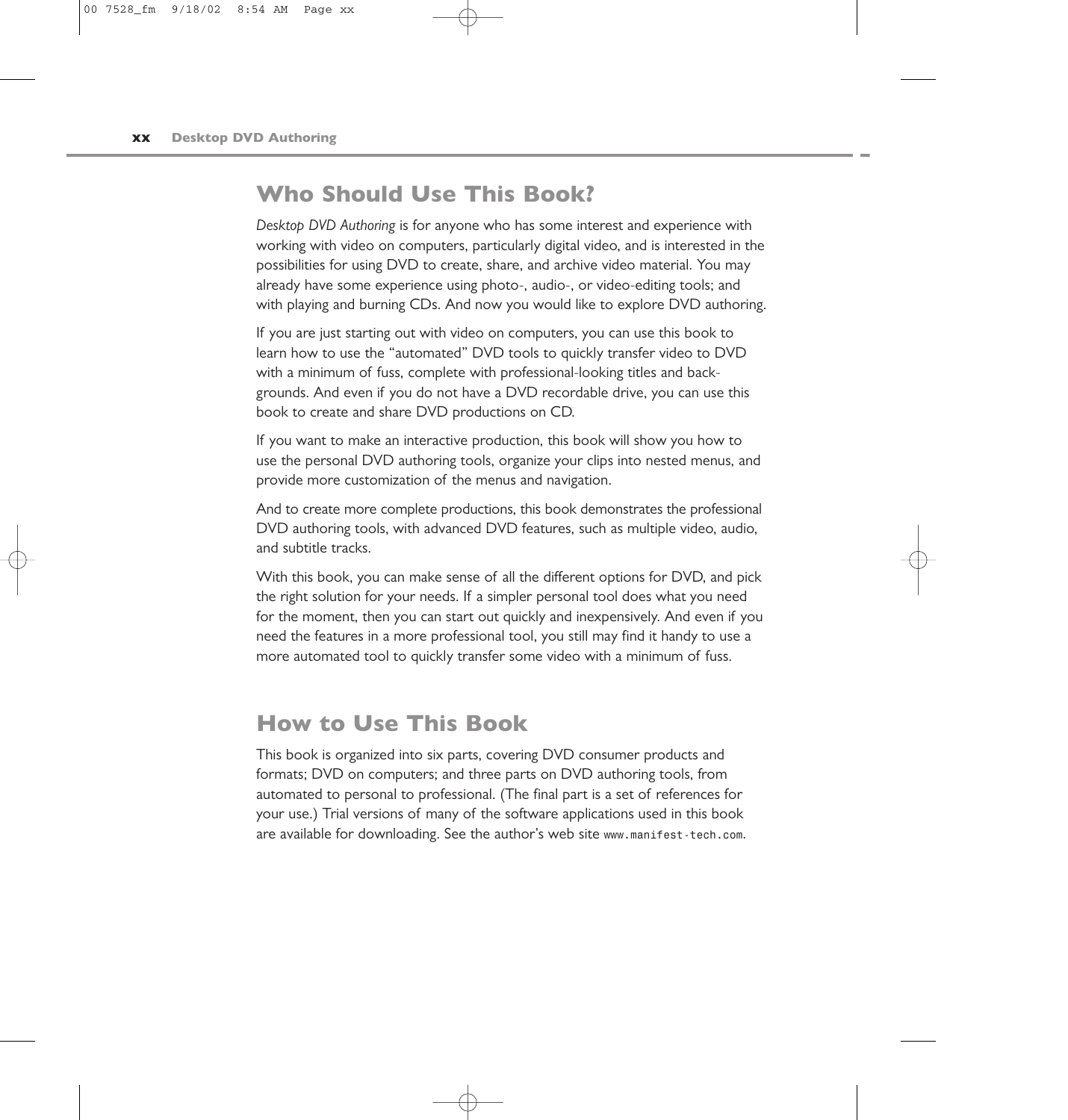For help in getting started with DVD, start with Chapter 1, "Making Sense of DVD," for a quick summary of the different aspects of DVD; and see Chapter 2, "Consumer DVD Players: DVD Video and Audio," for an overview of DVD on the set-top for movies and music. Then see the second half of Part I to find out about recording to DVD for consumer products and on Macintosh and Windows computers.

Use Part II to learn how to play back DVD movies on your computers, and to explore how DVD discs are organized when they are authored.

Then see Parts III through V to dive in to authoring your own DVDs. By understanding the different types of tools, and exploring how they are designed, you can decide which tools are best for you. And by working along with the book, you can create your own first DVD productions, or step up to a more advanced tool to create more customized DVD designs.

Part I, "Understanding DVD: Consumer and Computer," introduces you to the broad dimensions of DVD, as it was designed as a convergence medium that spanned Hollywood movies to computer data storage. It explores DVD formats for different types of content, video and audio, and the competing disc formats for recordable media. It then discusses how this wide range of DVD applications and formats is being used in both consumer and computer products.

Part II, "Exploring DVDs on Your Computer," shows how to take advantage of a computer DVD-ROM drive to play movies on DVD, using popular Macintosh and Windows DVD player software. On your computer, you can go beyond the frontpanel control of a set-top DVD player to examine and understand the contents of a DVD movie, and find the "hidden" extra features on the disc. This part also discusses web DVD movies, with both DVD video and computer and Internet applications.

Part III, "Automated DVD Authoring," shows you how to jump right in to creating simple DVD productions, and record them on a DVD recordable drive or even on a CD. It walks you step-by-step through selecting a collection of clips or even recording directly from a tape, automatically generating DVD menus with thumbnails of your clips, and then burning the result to a disc. These are quick one-stop tools; just pick the clips, burn, and play them back.